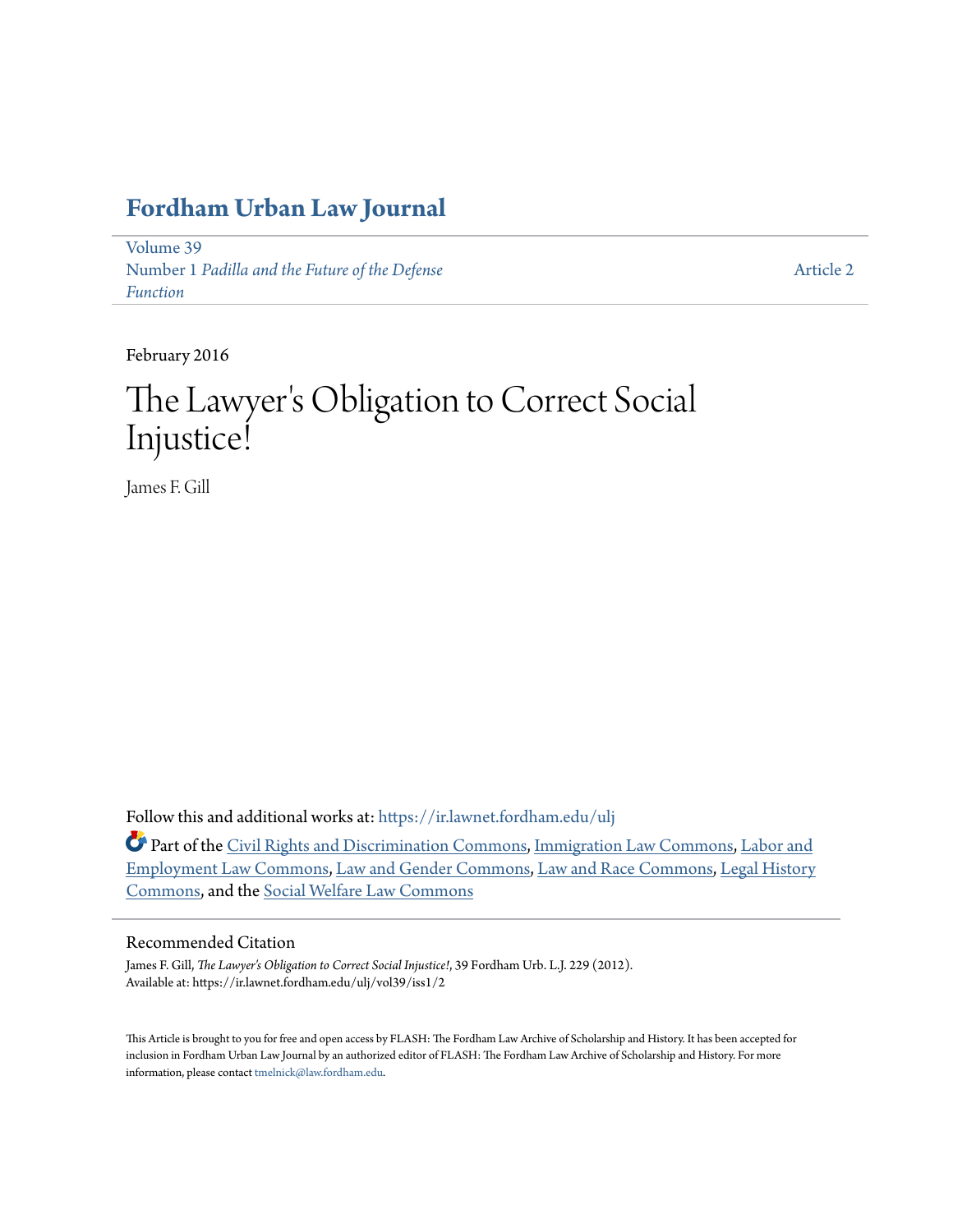l

## THE LAWYER'S OBLIGATION TO CORRECT SOCIAL INJUSTICE! JUNE 20, 2011

James F. Gill\*

#### **INTRODUCTION**

On March 7, 2006, I delivered a speech here at Fordham Law School to an audience of students from all of the law schools in the New York metropolitan area.

On that occasion, I lamented that while the practice of law had been an honorable profession when I started practicing in the 1950s, it had become, by and large, just another "bottom line" business. That speech is set forth in chapter sixteen of my recent book entitled, Rambling with Gill.

Rambling with Gill is dedicated to my friend, the late B.J. Harrington, who overcame enormous physical handicaps that were the result of being hit by an automobile while a young man. Despite those injuries, he went on to become an extraordinary lawyer and the chairman of the distinguished law firm of Bleakley Platt & Schmidt.

<sup>\*</sup> Mr. Gill graduated from the College of the Holy Cross in 1953 and from Fordham Law School in 1956 where he served as the Managing Director of the Fordham Law Review. Thereafter he served as a legal officer in the United States Marine Corps and later as an assistant district attorney of New York County under the late Frank S. Hogan. In 1964, Mr. Gill joined the firm of Robinson Silverman (now Bryan Cave) and remained with that firm to the present. He has served in numerous governmental positions and charitable institutions during his career and continues to do so.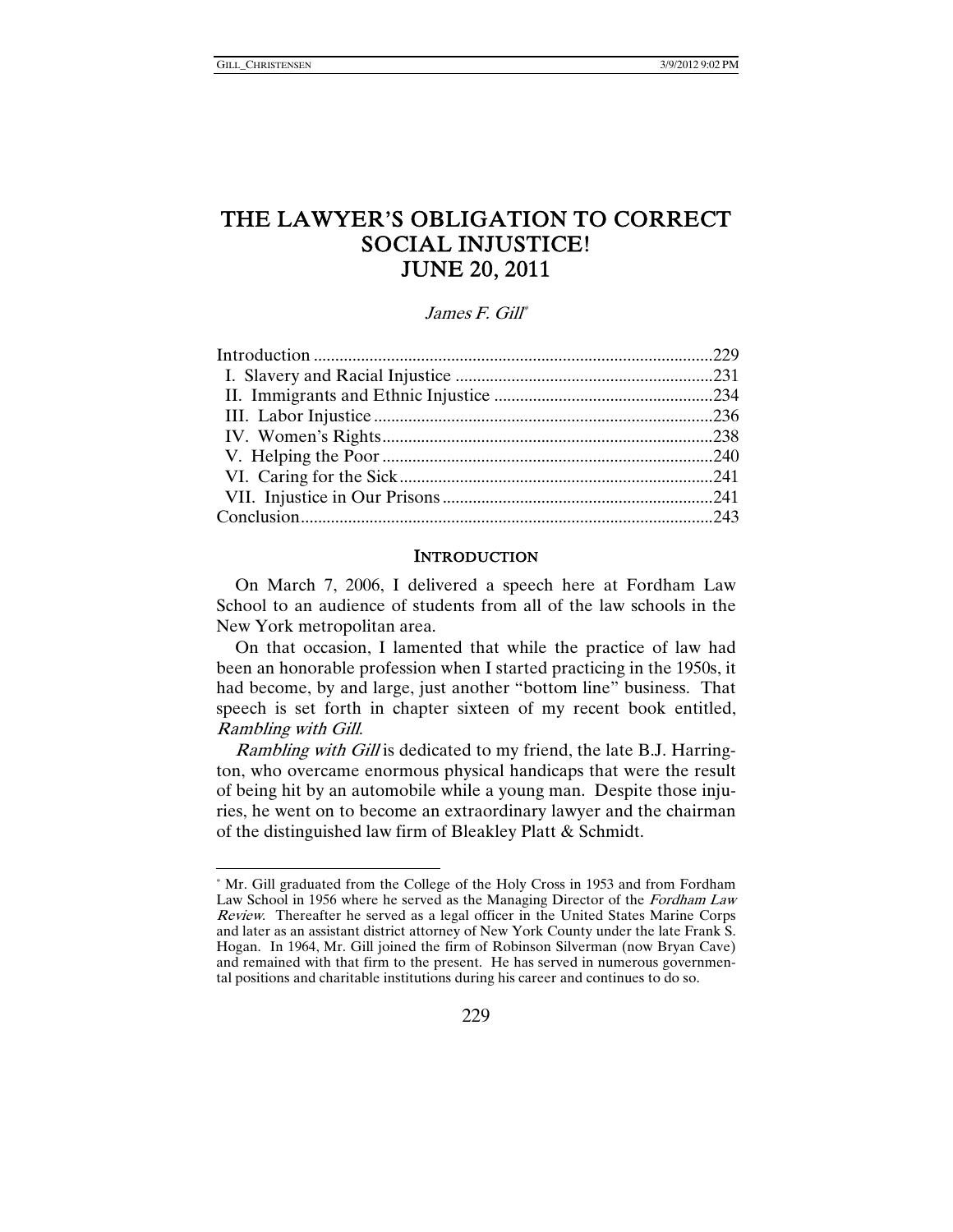But he was much more than that—he was going away the finest Catholic layman I ever encountered.

Among many other things, he led the way in supporting the Elizabeth Seton Pediatric Center which seeks out, cares for, and comforts the most disabled children in the New York metropolitan area. B.J. did all of this quietly and without any expectation of or interest in self-aggrandizement.

Through B.J. and because of my granddaughter, Gillian, the Elizabeth Seton Pediatric Center has become my favorite charity and all of the money which *Rambling with Gill* generates in any form will go to that center.

My 2006 speech received widespread attention in the United States and abroad, and the overwhelming reaction was agreement that such was the case. Since then, I believe the situation has become even worse!

The most recent evidence is the establishment of the so-called "permanent associate" class of lawyers who work substantially less hours than the traditional associate, but receive far less in salary and benefits than the traditional associate and have no chance of ever becoming a partner.

I pointed out in my 2006 speech that there were exceptions; that there were some lawyers and some firms that still practiced the law as it was practiced before the profession morphed into a "bottom line" business.

I also discussed the ingredients that go into the making of the "great" lawyer and urged my fledgling audience to embrace them, in the face of an ever-mounting obsession to make money.

The purpose of this evening's speech is to supplement that earlier speech.

I believe that every lawyer, by virtue of the special training lawyers receive; the experiences they encounter in connection with the practice of law; the monopoly they enjoy in providing legal advice and appearing in our courts; and the enormous trust and confidence that society imposes upon them, have a duty and obligation to devote themselves in substantial measure, to correcting the many social injustices that exist in our society.

I am referring not just to lawyers who are judges, legislators or other public office holders but rather to *all* lawyers because *all* lawyers are duty bound to promote and protect *justice* in all areas and at every level of human conduct, no matter who they are or what they do. All lawyers, by definition, work "in the service of others."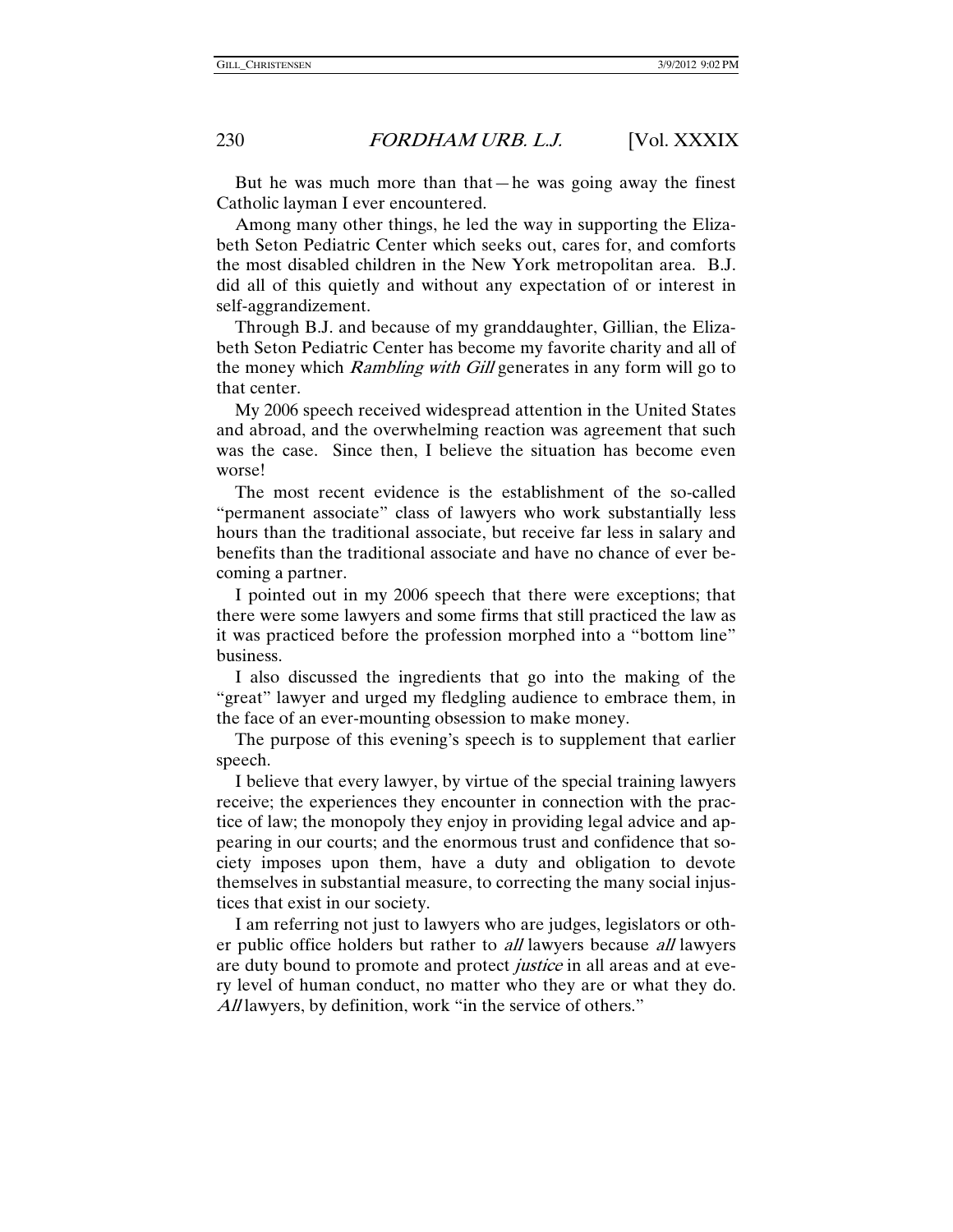The obligation of lawyers to correct social injustice is not by any means, a recent development, but rather goes back to the beginnings of law-based societies.

Michael A. Cardozo, the Corporation Counsel of the City of New York, in a speech entitled, *Rebuilding the City: The Opportunity to* Help and the Obligation to Serve (delivered on January 26, 2003) said the following:

The obligation to help those less fortunate has always been a fundamental tenet of the legal profession. The early Roman Empire provided for "advisors to the poor." By the fifth century of the Common Era, clergy were mandated to provide legal counsel to those who lacked resources of their own. A fifteenth century statute of Henry VIII directed justices to appoint attorneys for poor people.

Down through the years, many lawyers in this country have recognized their obligations to deal with injustices in our society and have carried out those duties magnificently, to the everlasting credit of our profession.

Let's turn to some of those social injustices and some of our legal heroes who have addressed them.

#### I. SLAVERY AND RACIAL INJUSTICE

We have been beset with serious social injustices in this country from its beginning to the present day. One of the earliest and by far the most egregious was slavery, whereby African Americans were not regarded as human beings, but rather as chattels, to be bought, sold, and owned in accordance with that premise.

The basic reason for the imposition of slavery was *money*, generated by the cotton industry. The slaves who worked in that industry were paid little or nothing, thereby enabling cotton owners to realize huge profit margins.

That economic factor became a states' rights issue; the prospect of secession from the union emerged, and the bloodiest war in our history followed.

Even after the abolition of slavery, African Americans were treated as second class citizens and were abused and scorned, simply because they were black, a pure accident over which they had no control.

I will never forget my first visit to the Deep South in the summer of 1951, sixty years ago. I had joined a Marine Corps Officers program while attending Holy Cross College which required me to spend that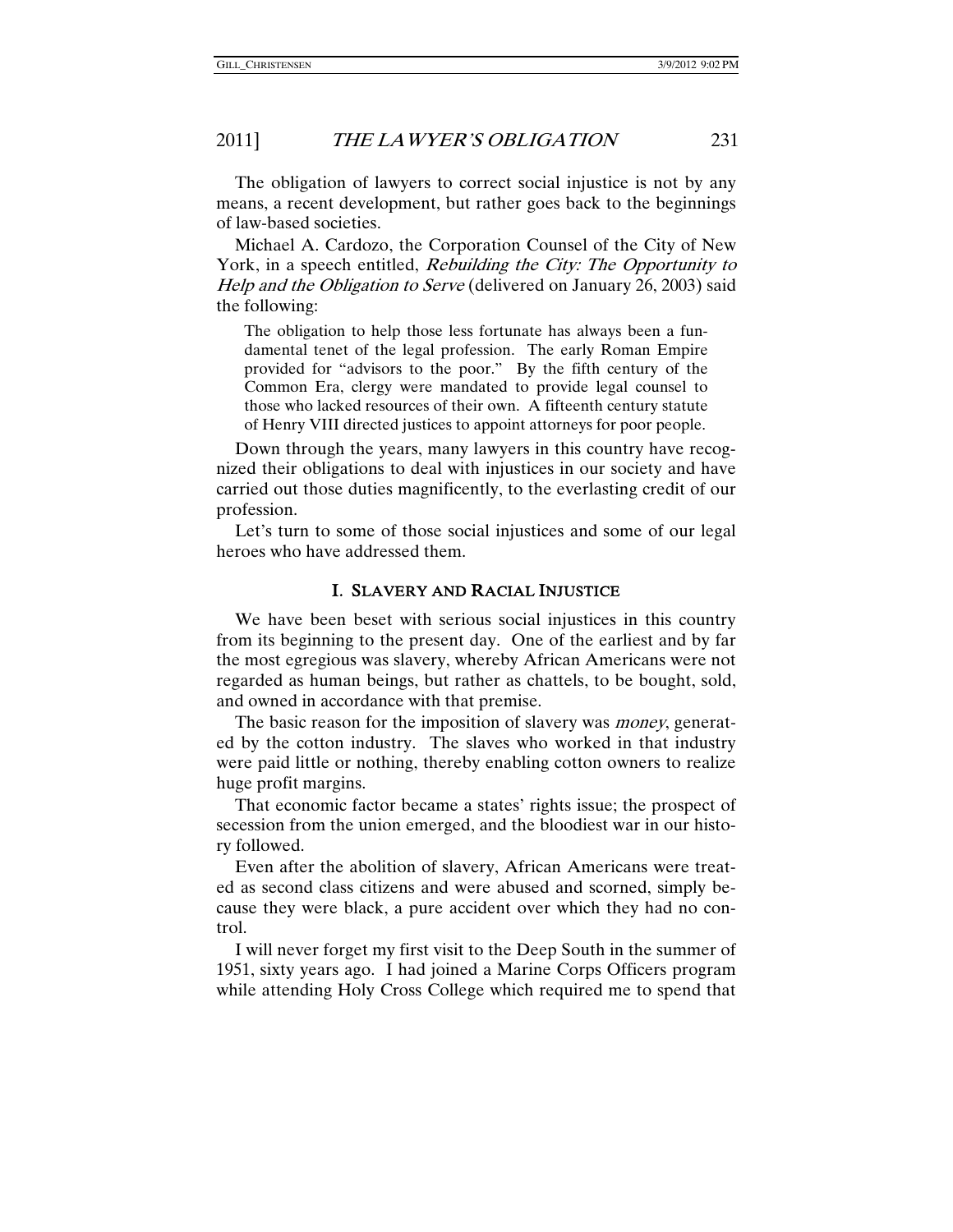summer at the U.S. Marine Corps Recruit Depot at Parris Island, South Carolina.

I boarded the train at the old Pennsylvania Station and was taken aback by what I experienced along the way—separate bathrooms and waiting rooms for blacks and whites at railroad stations; the word "nigger" becoming more and more prevalent as we went more deeply into the South; vendors treating African Americans *purchasing their* merchandise with disdain and sometimes refusing to deal with them at all.

While stationed at Parris Island, sometimes we were able to visit nearby towns like Beaufort, South Carolina and cities like Charleston, South Carolina and Savannah, Georgia on weekends.

We witnessed firsthand conditions we had read and heard about, but never experienced. Public parks and schools were segregated. African Americans were not permitted to stay at hotels, eat at restaurants or lunch counters, and were required to ride in the backs of buses. There was an unspoken, but deeply seated, understanding that African Americans constituted a subclass in those communities which was universally accepted, even by the African Americans!

The end result was that African Americans lived in filth and squalor in shacks without proper food or basic medical attention, no education, and with only menial jobs, if any at all. It was appalling.

Nonetheless, I pursued the southern belles who lived in those areas with great vigor, but to no avail. Even my Marines Corps uniform was of no help. Finally, I attributed my abject failure to *vicious anti*-Northern prejudice and withdrew from the field. The problem is that I had the very same experience in the North.

From childhood, we studied the virtues of Abraham Lincoln, a great lawyer and a great president. Most historians rank him first among our presidents.

He was born into poverty and enjoyed precious little family support. He was physically unattractive, received little formal education, and was defeated in election after election until he won the presidency.

He was married all of his adult life to a woman who was mentally unstable and lost a son during his presidency. He was constantly beset with political foes with sharp knives.

Despite all of that, he preserved the Union and abolished slavery. Think of the magnitude of those accomplishments in the face of those obstacles!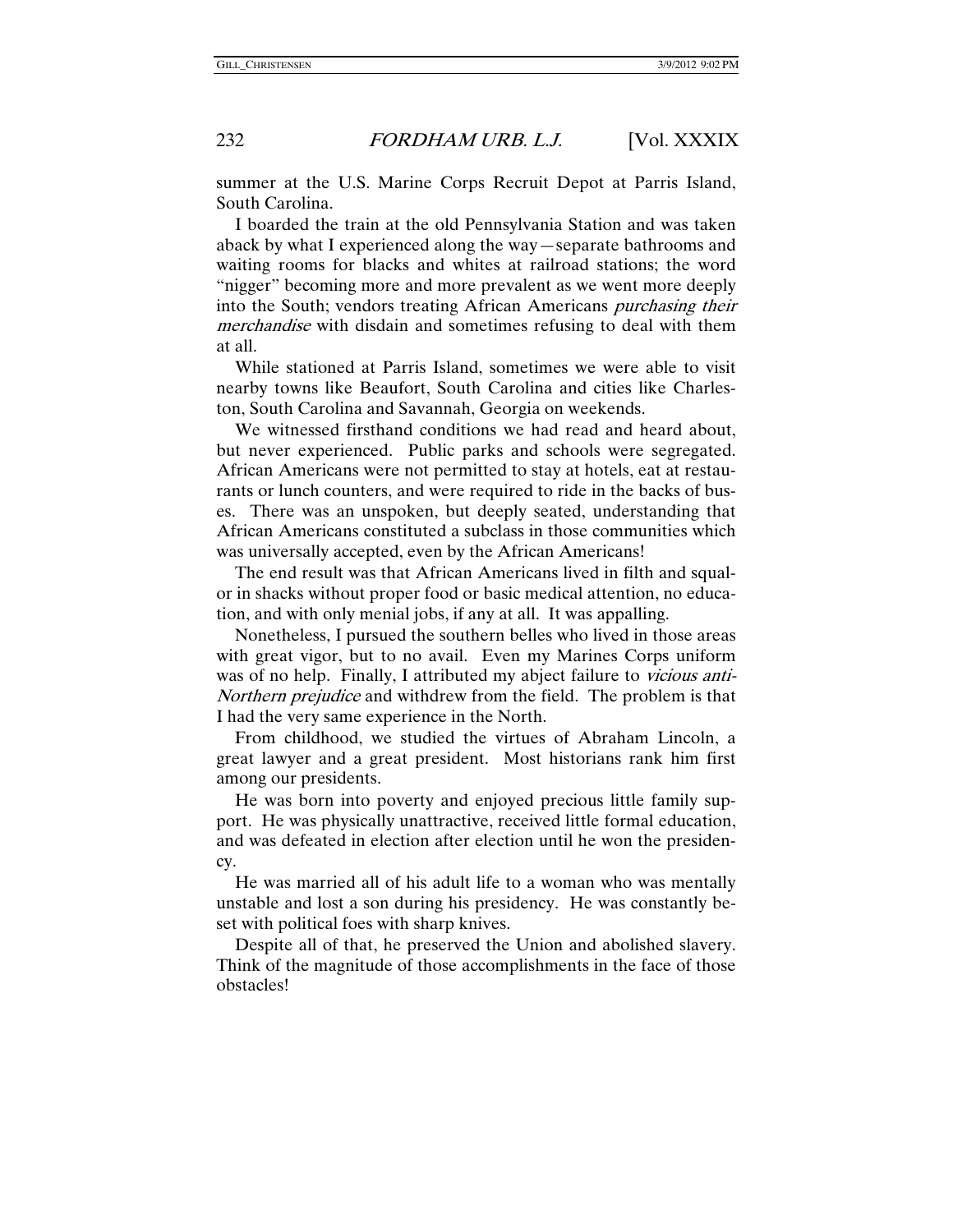There are those who criticize Lincoln because he placed preservation of the Union above the issue of slavery *during* the course of the Civil War.

Given the attendant facts and circumstances, I disagree. I believe that Lincoln was fully aware that he had to win the war if he was ever to abolish slavery in a meaningful way.

One of the aspects of Lincoln that I find fascinating is the fact that he became so incredibly adept at politics when he became president. I urge you to read Team of Rivals by Doris Kearns Goodwin, winner of the Pulitzer Prize.

Was Lincoln perfect? No, he was lousy at picking generals!

Thurgood Marshall was the finest civil rights lawyer in the history of our country. He was of the firm conviction that integration above all else was the key to equal rights and he overturned the "separate but equal" apartheid that existed in this country well into the last century.

He took thirty-five cases to the Supreme Court of the United States and won thirty-two of them, including *Brown v. Board of Edu*cation which ended separation of black and white children in public schools and ignited the civil rights movement of the 1960s. Attorney General Robert Kennedy supported that movement tirelessly and his speech following the assassination of Martin Luther King, Jr. is a national treasure. Here is what he said, in part, on that horrifying day:

What we need in the United States is not division; what we need in the United States is not hatred; what we need in the United States is not violence or lawlessness; but love and wisdom, and compassion toward one another, and a feeling of justice toward those who still suffer within our country, whether they be white or they be black.

So I shall ask you tonight to return home, to say a prayer for the family of Martin Luther King, but more importantly to say a prayer for our own country, which all of us love—a prayer for understanding and that compassion of which I spoke.

Incidentally, our own Jim Tolan was with Robert Kennedy when he made those remarks.

In 1967, Thurgood Marshall became the first African American to serve as a Justice of the Supreme Court of the United States.

Morris Dees founded the Southern Poverty Law Center, which fought against racial discrimination and hate groups such as the Ku Klux Klan, the United Klans of America, and the White Aryan Resistance, for decades with enormous success.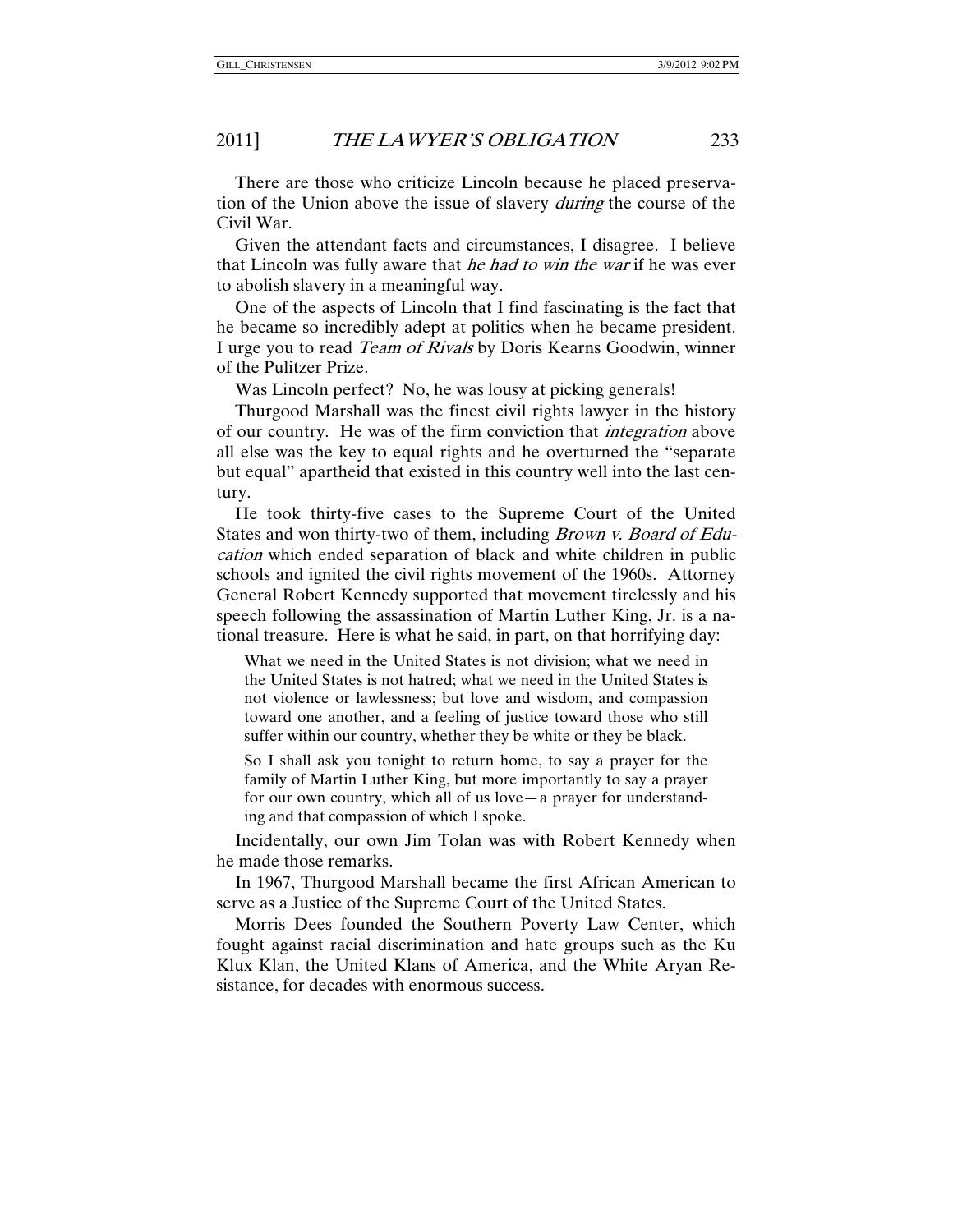Following the lynching of an African American in Mobile, Alabama in 1981, Dees and the Southern Poverty Law Center sued the Ku Klux Klan for inciting violence and won a \$7 million precedent setting judgment. In 1998, Dees won a \$37.8 million verdict against the Ku Klux Klan for the burning of a Macedonia Baptist Church in South Carolina.

A short time ago, Dees reported that the number of hate groups in this country had increased by fifty-four percent.

Great progress has been made as to racial discrimination against African Americans, particularly with the election of President Barack Obama. But we must remain vigilant.

I also believe that much more must be done to assist Native Americans and Hispanics who have lagged because of language difficulties and because they have not been as fortunate as other groups in terms of advocates and champions.

#### II. IMMIGRANTS AND ETHNIC INJUSTICE

Other types of social injustices emerged from the latter part of the nineteenth century through the early part of the twentieth century, as waves of immigrants—the Irish, Italians, Jews, Poles, Czecks, Hungarians, Greeks, Germans and others—flocked to this country, each with their own languages, histories, customs, traditions, religious beliefs, and hopes. While some melded together, deep seated anger and resentment cropped up between and among the various groups of immigrants, frequently over jobs. The Ku Klux Klan and other hate groups fanned those flames of anger and resentment and prejudices developed.

Here in New York, slums without indoor plumbing and without sufficient light or air developed, such as those available now for viewing at the Tenement Museum at Orchard Street on the Lower East Side. With ever increasing immigration, jobs became more and more difficult to find. Gang wars among various ethnic groups became common.

New York was without a sewage system and one of the filthiest cities in the world. Garbage and human waste were dumped into the streets. Disease and pestilence broke out regularly, killing thousands. It was awful, and thousands of immigrants and their descendants were in a constant state of wrongful depredation and despair.

While commonality is a soothing ingredient in settling differences, I believe that humor is the most potent elixir for even the most serious problems. If differing factions can laugh together about their dif-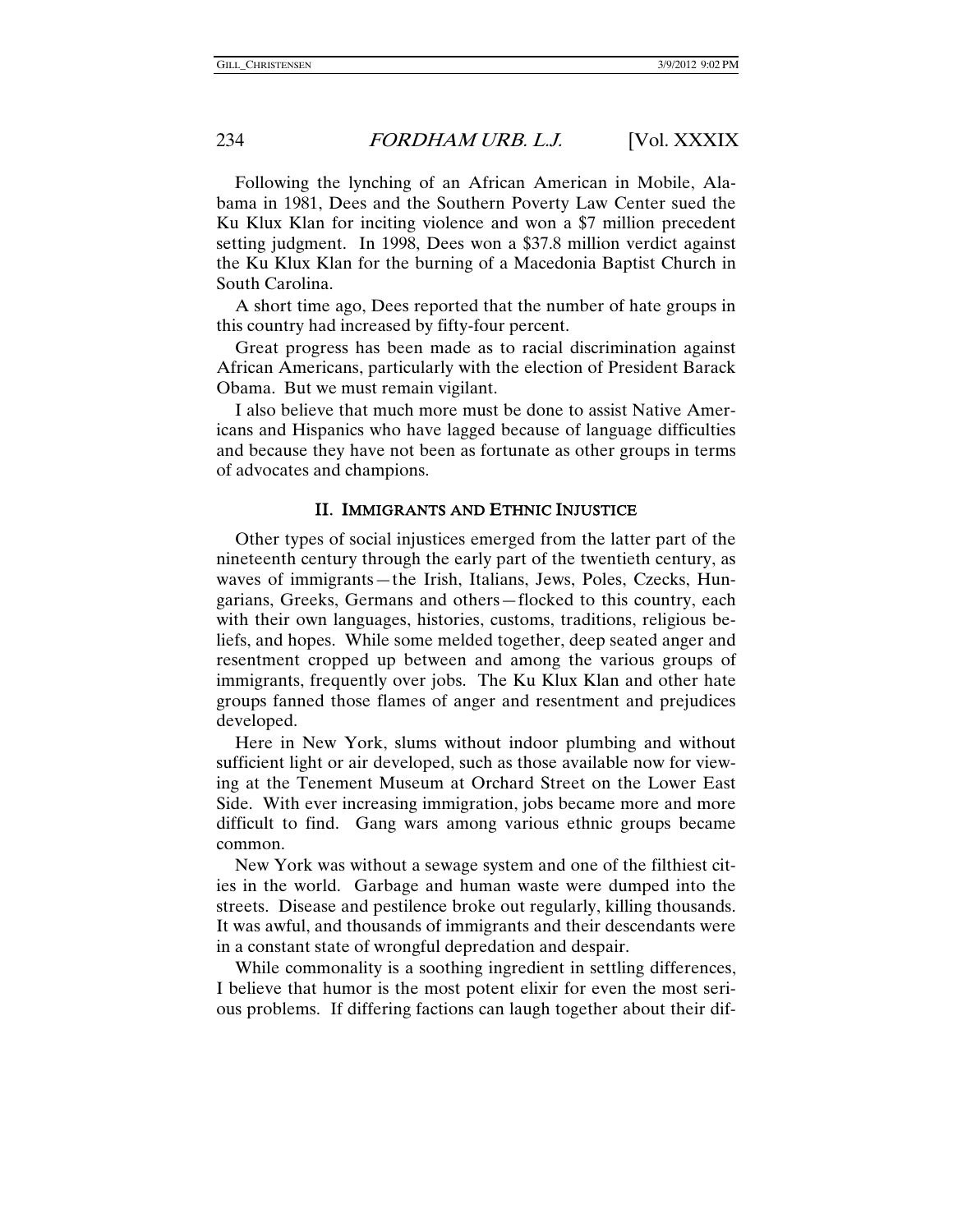ferences, the problems are well on the way to ultimate resolution. Allow me to give you an example of the type of humor I have in mind.

I was the speaker at the Friendly Sons of St. Patrick held on March 17, 1992. The dinner was attended by my law partner, former Mayor Ed Koch, and John Cardinal O'Connor. This, in part, is what I said and I quote:

By and large, the Irish in America have always gotten on well with the Jews and the Blacks. And that's because they have so much in common. The Jews and the Blacks have been subjected to persecution, discrimination, and misery, and so have the Irish . . . .

But I suspect that the main reason that the Irish enjoy positive relationships with the Jews and the Blacks is the fact that they have been so busy denigrating and vilifying the Italians, that they just haven't had time for the Jews or the Blacks.

The quote continues as follows:

But what best epitomizes the closeness of the relationship between the Irish and the Jews is the relationship between John Cardinal O'Connor and my law partner and friend, Ed Koch.

When Ed was Mayor, they worked closely and well. They wrote a book together. They dined together regularly and continue to do so. They are the closest of friends.

Friendly Sons, I can tell you within the strict confines of this room that a development of significance has resulted from that relationship. It is a matter of religious consequence.

It is a matter which may well have profound international implications, particularly in the Middle East. It is a matter so sensitive that the Cardinal has kept it "in *pectore*" for the last nine months.

Of course, I am referring to the imminent conversion of Cardinal O'Connor to Judaism . . . .

And then without looking at Cardinal O'Connor who was seated next to me, I added, "Is he smiling?" I love it when I quote myself.

While vestiges of ethnic prejudice still remain, I think that by and large, it's over. Only the most abysmally ignorant among us would suggest in a serious vein, any of the tired old ethnic bromides—i.e., "all Irishmen are drunks," "all Italians are Mafioso," "all Poles are stupid," or "all Germans are Nazis," "all Jews are tightwads."

However, the claim that "all Frenchmen are tax dodgers" is another matter altogether and bears very close scrutiny.

Religious discrimination, however, against Jews, Catholics and Muslims persists.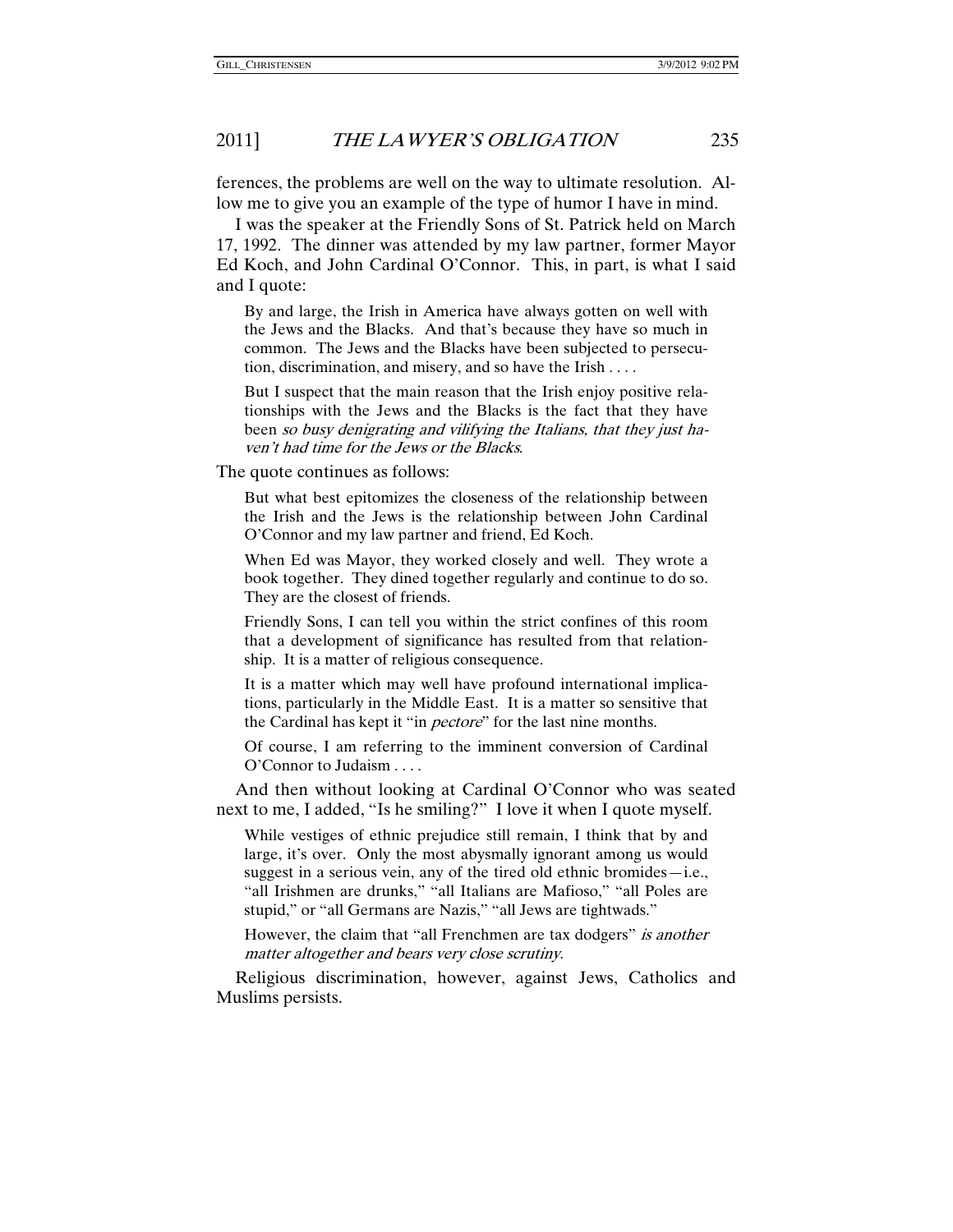The anti-Catholic sentiment in large measure is due to a failure on the part of certain misguided Catholic prelates to take appropriate and effective action against priests who had sexually abused boys.

The anti-Muslim sentiment is due in substantial part to a failure by Muslim leaders to condemn terrorist acts on the part of Muslims.

Why anti-Semitism continues unabated, generation after generation, eludes me. Not only is it patently wrong, but has resulted in the worst atrocities man has ever visited upon man.

There is a lot to be done here and lawyers have a special obligation to do it.

#### III. LABOR INJUSTICE

Major industrial progress began in the United States in the nineteenth century, during which time the "robber barons" such as John Jacob Astor (real estate), Andrew Carnegie (steel), Jay Gould (railroads), J.P. Morgan and Andrew Mellon (finance), John D. Rockefeller (oil) and numerous others, reigned supreme. There was precious little by way of business taxes, no antitrust laws, few governmental regulations, a dearth of labor laws and enormous anti-union sentiment and opposition! The fortunes amassed during those days never have been and never will be equaled. Nor will the injustices visited upon workers, especially women and children.

The 1900 census reported that 1.75 million children between ages of ten to fifteen were employed, which constituted six percent of the work force.

In 1922, 146 immigrant women, many of them children, all working under sweat shop conditions, were killed in the Triangle Shirtwaist Factory fire in lower Manhattan.

My father was a life-long member of the Machinist Workers Union and the shop steward at Scovill Manufacturing Company in Waterbury, Connecticut, where I grew up.

He put me through Holy Cross College and Fordham Law School on his hard earned union wages. He posted my grades on the union bulletin board at Scovill which was a powerful incentive to which I responded. I learned the importance and value of unionism at his feet.

In 1989, Dean John D. Feerick presented me with Fordham Law School's Medal of Achievement. During his remarks, he said that he had examined my file while preparing for his presentation, and came across a note which my father had sent to the Law school in 1953, enclosing a \$50 deposit in the form of a money order.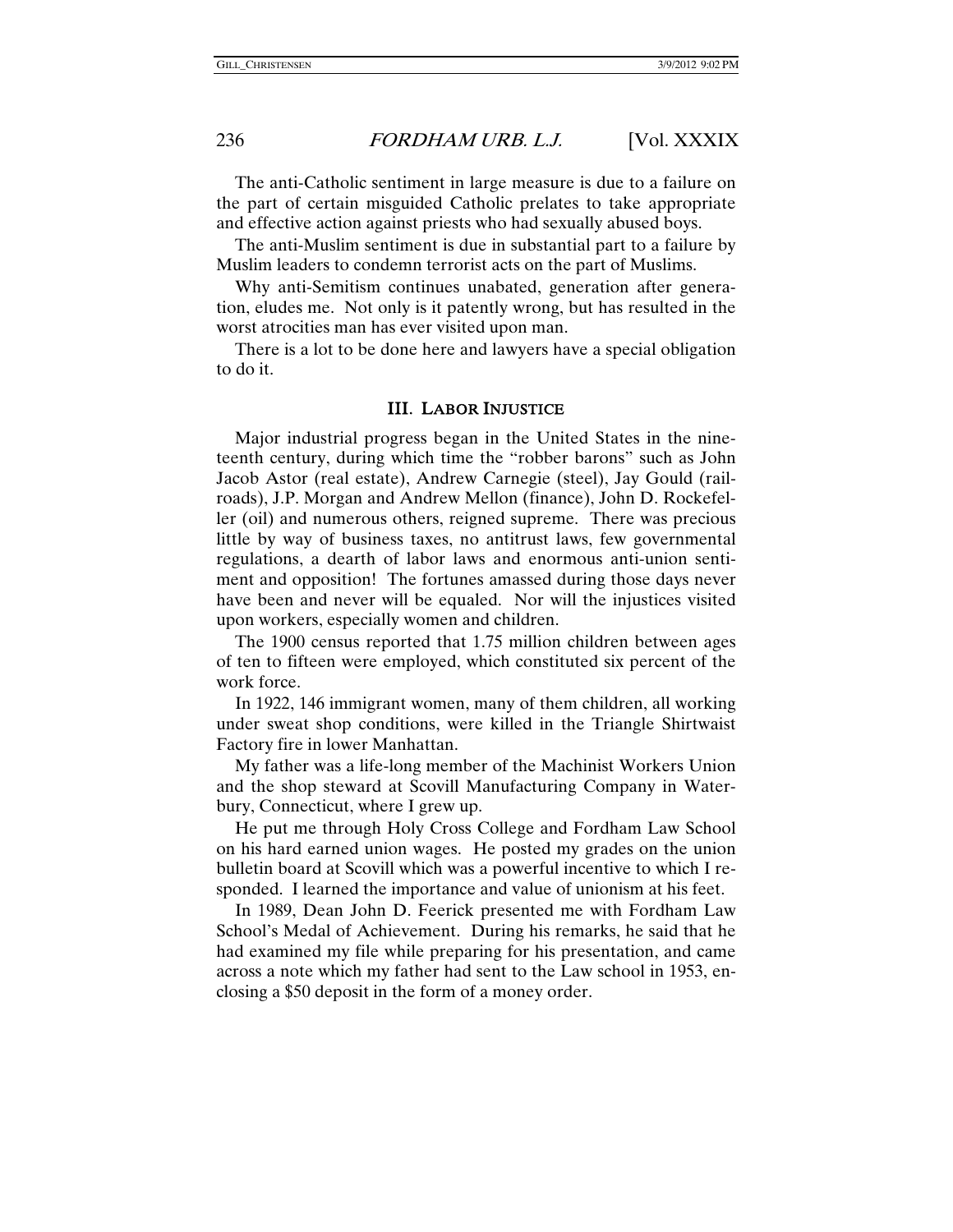The note scratched out in longhand asked, "What do I get for my 50 bucks?"

After a tour of duty as a legal officer in the Marine Corp and six years as an Assistant District Attorney of New York County under the legendary District Attorney of New York County, Frank Hogan, I joined the law firm I am still with today, in order to represent unions.

As a young lawyer, I represented unions in the printing and the furniture industries and walked picket lines at plants in Mississippi and South Carolina where employees were paid the minimum wages required by federal law and received nothing else whatever by way of compensation.

I also represented the Farm Workers pro bono when Caesar Chavez, one of my heroes, conducted a nation-wide boycott of grapes, lettuce and Gallo wine, and when his union came under attack by the California growers and the Teamsters Union.

I know about unionism up close and its vital importance. An employee who goes "head to head" with an employer has no bargaining power whatsoever and must take whatever that employer offers. Every employer I ever encountered was of the view that he was overly generous with his employees regardless of clear and convincing evidence to the contrary.

The only way workers can better their own lots and advance the prospects of their children, is through organizing, and collective bargaining with the right to withhold services and thereby close down an operation, if necessary, to obtain a living wage and fair and proper working conditions. Those rights have been largely illusory over the years.

But organized labor suffers in other ways. Unfortunately, the only labor leaders we hear about are the crooks like Jimmy Hoffa, while those who devote their lives to advancing workers' rights go unnoticed. More recently, certain public employee unions have harmed the union movement by excesses and abuses in the pension area and rules that are protective of incompetent teachers and harmful to students.

While extensive reforms followed the Triangle Shirtwaist Factory fire and unions made considerable advances during the thirties and forties, the overall picture today is bleak. At one time, organized labor represented thirty-five percent of the workers in the United States. Today it represents thirteen percent of our work force, seven percent of which are members of municipal unions.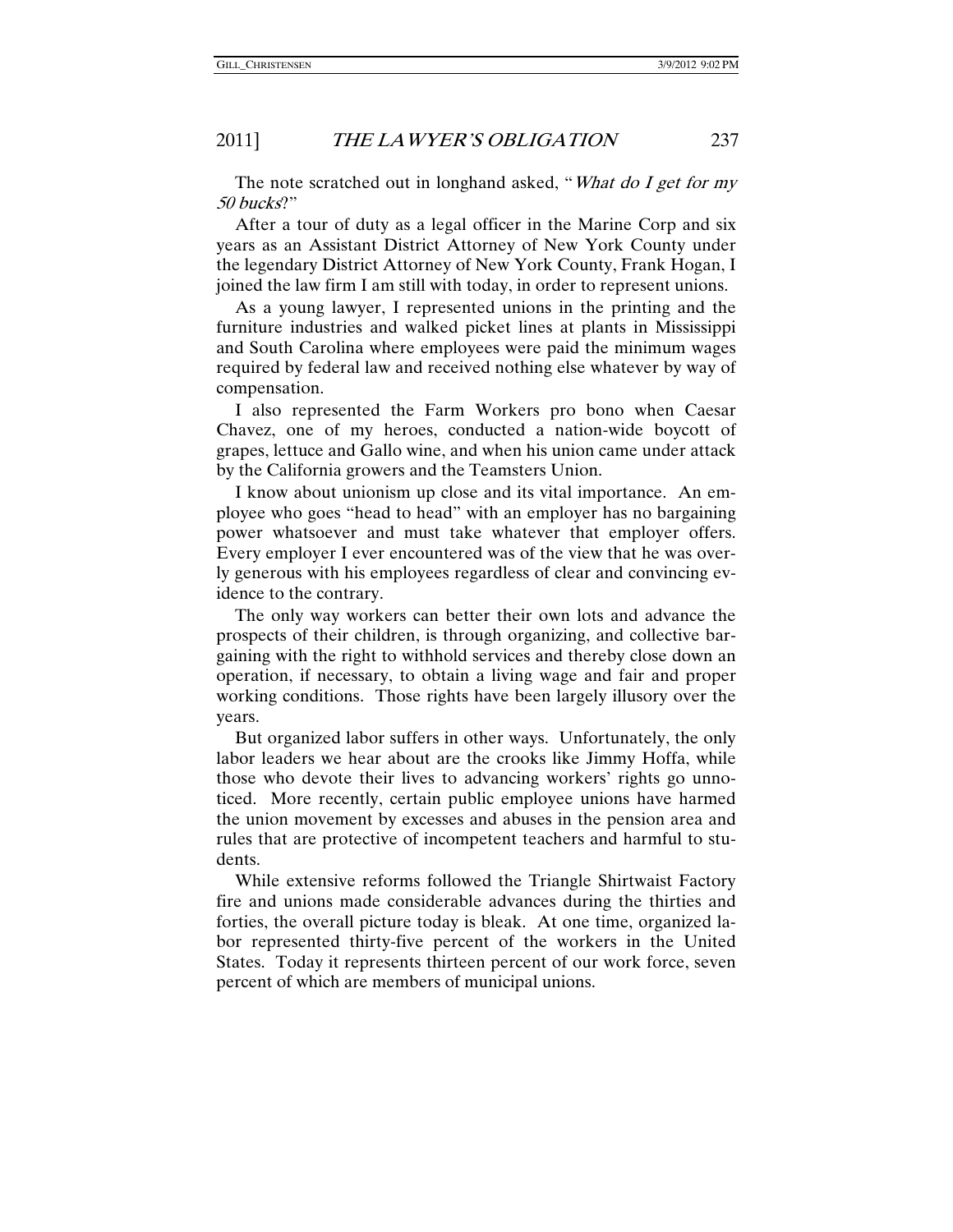I cannot understand why so few young people become involved in the union movement when it has the potential of affecting so many people in such a meaningful and desirable way. And yet, they flock to a host of lesser causes.

The other anomaly which puzzles me is the apparent hostile tension that exists between elements of the Catholic Church and organized labor. The encyclicals, Rerum Novarum and Quadragesimo Anno, specifically call for all of organized labor's basic tenants—i.e., the right to a living wage, the right to organize, the right to bargain collectively, and the right to withhold services. The Feerick Center at Fordham Law School has published a document written by Bishop William Murphy, the Bishop of Rockville Centre, John Sweeney, the former President of the American Federation of Labor and Dennis Rivera of the Hospital Workers, which effectively debunks any basis for such antipathy and provides a blueprint for improved relationships going forward.

Representing workers is a great cause. I've been there. By and large, you deal with genuine people with no agendas or pretexts. You work with people who deeply appreciate what you do for them. You derive great satisfaction and have enormous fun in the doing. Try it. You will like it!

#### IV. WOMEN'S RIGHTS

When I was growing up, a woman's role in society was dramatically different than it is today.

They were the "fair" sex, respected and revered by the male of the species. When a man greeted a woman on the street, he would tip his hat; when a man and a woman walked along a sidewalk side by side, the man walked on the street side of the sidewalk as a protective measure; the man always held the door for a woman entering a building, a room or a vehicle; when riding on an elevator with a woman, a man always removed his hat; a man gave up his seat on a bus to a woman and women were frequently addressed as "Ma'am."

Women ran the household; they cooked, cleaned, did the laundry and raised the children. Few worked and those who did were usually single. Education-wise, few women went beyond high school. Sex of a serious nature outside of marriage was a rarity and women who engaged in it, if discovered, were held in the lowest regard. Divorce was anathema. Women never ran for public office.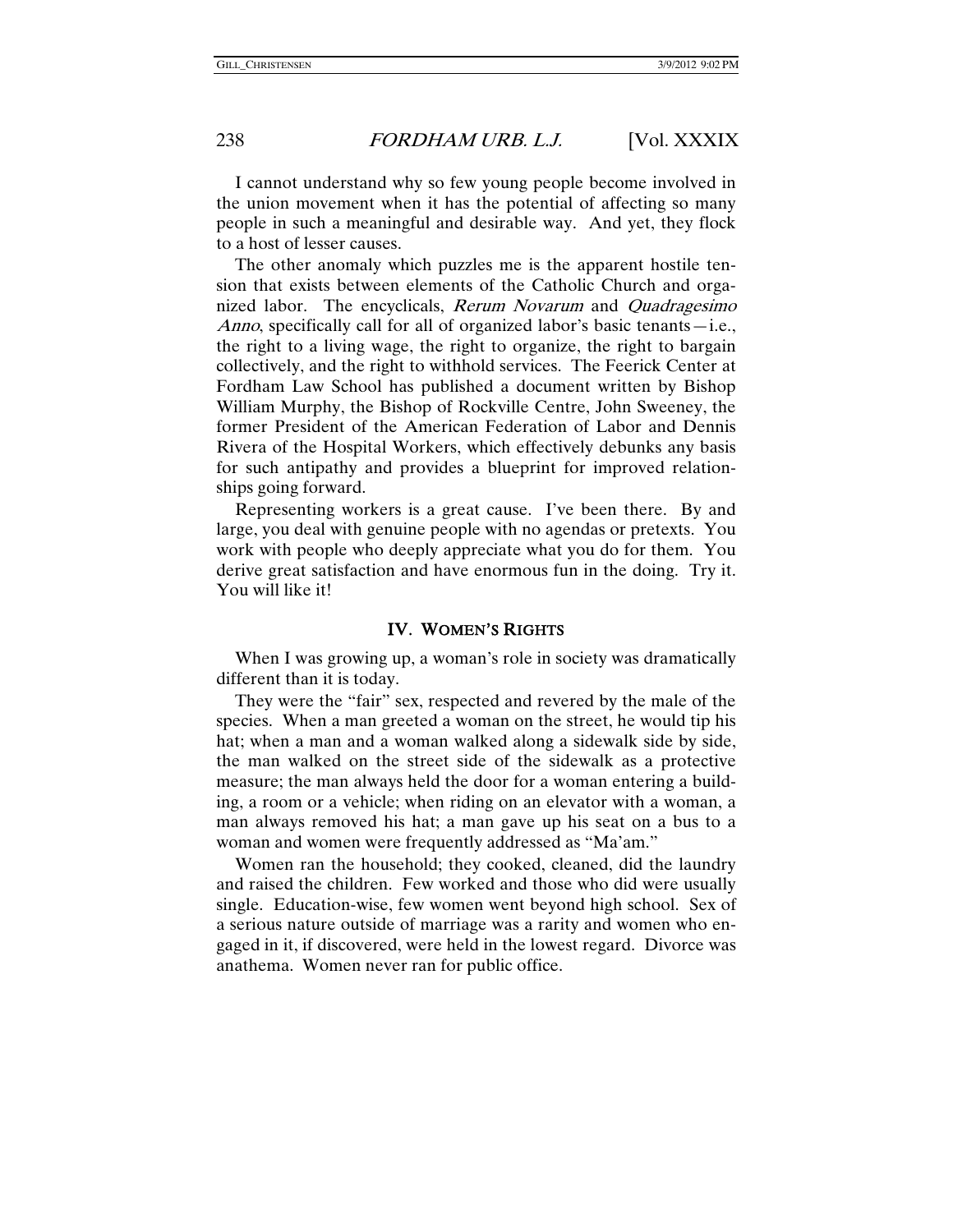In retrospect, it is startling to me that women did not get the right to vote in this country until 1920 and that other fundamental and basic rights did not follow until the 1960s.

Today, a very substantial percentage of the workforce in this country are women and the same is true of the number of women attending our educational institutions at every level.

Every day, more and more women are moving into politics, managerial positions, and commencing their own businesses. Laws have been passed to prevent discrimination in hiring and advancement and against ravages of sexual harassment.

It is now common for both parents in a family to work during the day and share household chores and the rearing and education of children.

Over the years, I have had the good fortune of working closely with numerous highly talented and enormously gifted women. As a result of those experiences and as a matter of simple justice, I am of the view that all women should have all of the rights men enjoy and to the same degree.

The women with whom I worked include Jennifer Cunningham, who served as the Deputy Executive Director of the Joint Commission on Integrity in the Public Schools when she was a law student; Anastasia Song, who served as Executive Director of the Long Island Power Authority; Sandy Altman, who served as General Counsel to Battery Park City Authority; and Joan Spero, who served as president of the Doris Duke Charitable Foundation all of which were entities I chaired while those women were so employed.

My daughter, Rose Gill Hearn, who is the Commissioner of Investigation of the City of New York, influenced me greatly as well, simply by what she does and how she does it.

I am also of the view that all of the courtesies women have enjoyed, heretofore should be continued. You can't teach an old dog new tricks and I continue to extend those courtesies despite the fact that one woman chided me for doing so, claiming that it was demeaning and an insult. Even the best of causes have their "wackos," a word coined by Ed Koch!

One final note. Winston Churchill and Lady Astor did not get on well as clearly illustrated by the following exchange.

Lady Astor said, "Mr. Prime Minister, if I were married to you, I would put poison in your coffee." Churchill's response "Madame, if I were married to you, I would drink it."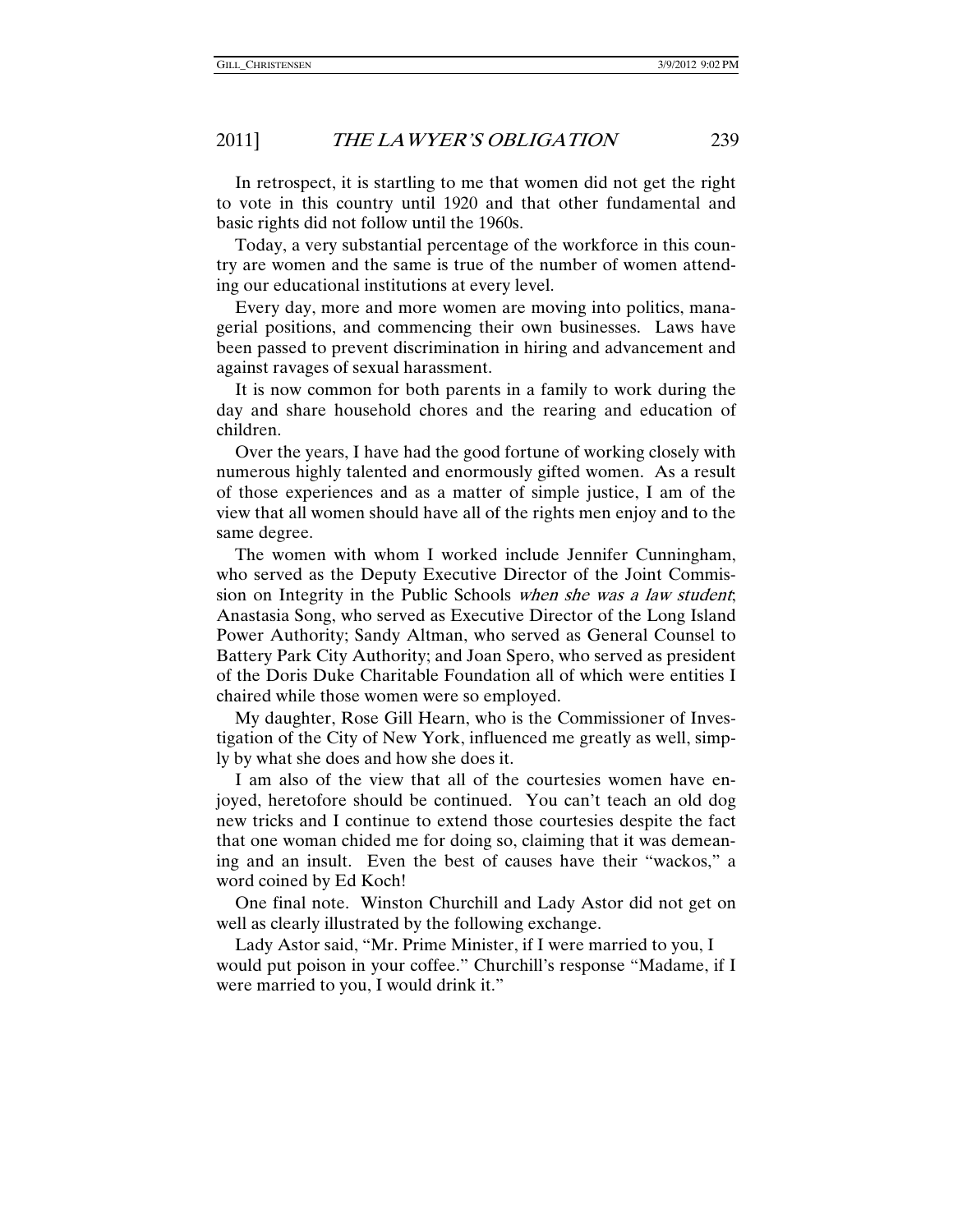On another occasion, Lady Astor said, "Mr. Prime Minister, I'm told that if we were to pour all of the brandy you have drunk into this room, it would be half full," to which Churchill responded, "[Y]es, Madame. A great deal has been accomplished but *there's so much* more to  $d\ddot{o}$  – and so, it is with women's rights—there's so much more to do!

#### V. HELPING THE POOR

Every day in New York City, thousands of poor families with young children seek shelter, housing, food, medical attention, and psychiatric help. For many years, the City of New York made an effort to meet those needs and used the Emergency Assistance Unit (EAU) in the Bronx as a point of entry for all applicants.

But horrendous conditions at the EAU gave rise to numerous long and bitter lawsuits, pitting applicants represented by the Legal Aid Society against the City of New York.

The EAU facility was far too small to accommodate the families seeking assistance, and accordingly, it was woefully overcrowded and indeed unsanitary. Bathroom facilities were inadequate and filthy. There was no space where families could put their belongings, which they carried with them, and there were no rooms for private conferences.

Processing of applicants sometimes took days, with families sleeping in chairs and on the floor of the EAU.

Applicants were treated without respect or even common courtesy and decisions made by EAU personnel were frequently arbitrary and never subject to review.

Finally, on January 17, 2003, the parties to a number of lawsuits involving these issues entered into an agreement which established the Family Homelessness Special Master Panel to deal with the problems at the EAU. The Panel was made up of Professor John D. Feerick, Daniel Kronenfeld, and Gail B. Nayowith.

Later that year, the Panel, assisted by its counsel Dora Galacatos, filed a report making recommendations to correct the nightmare that existed at the EAU. For *years* thereafter, the Panel, working with Steve Banks of the Legal Aid Society and Commissioner Linda Gibbs of the New York City Department of Homeless Services, not only addressed the shortcomings and inequities of the EAU, but agreed upon a homelessness prevention program as well.

Finally, on May 3, 2011, a new center named Prevention, Assistance and Temporary Housing (PATH) opened its doors at 151 East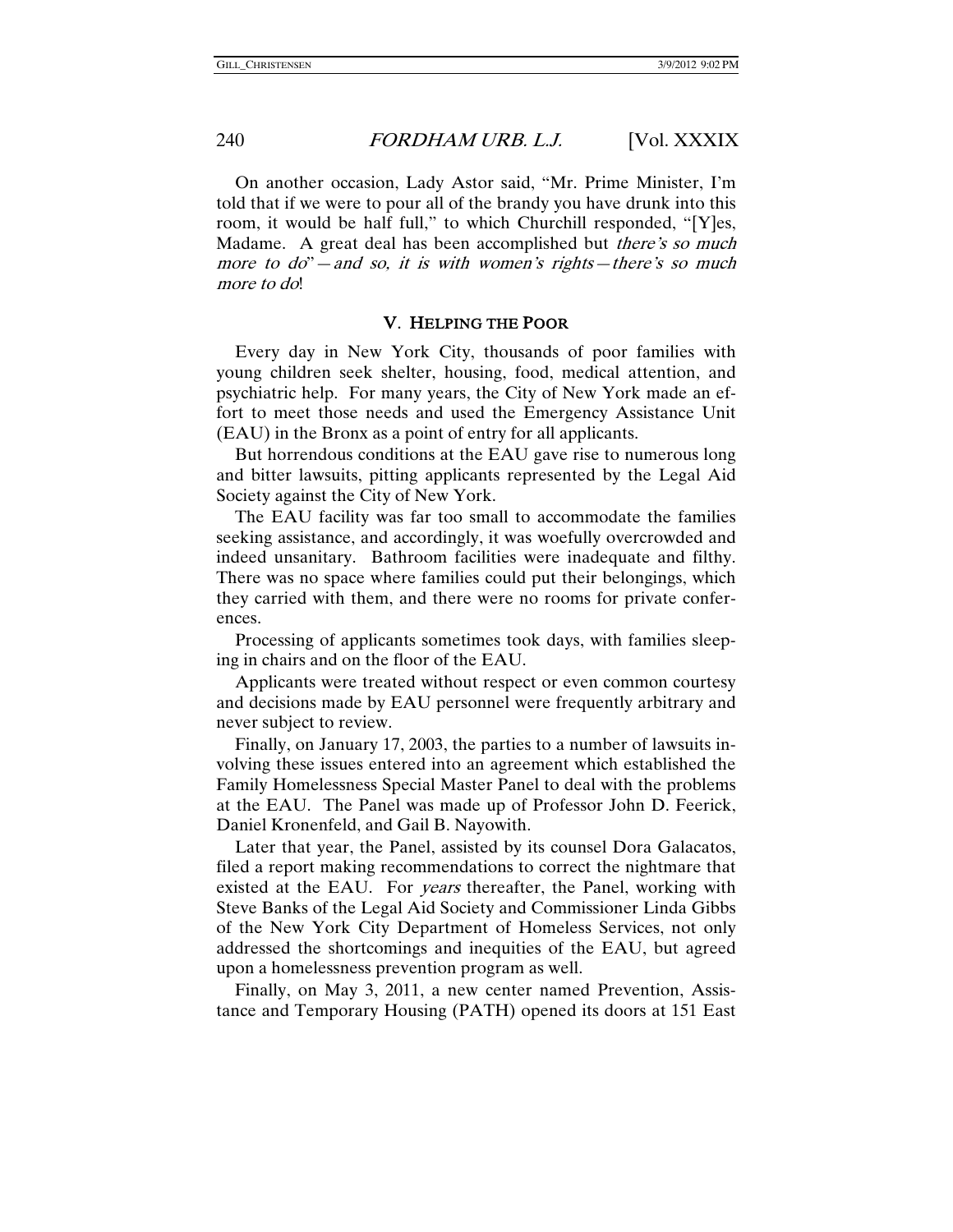151st Street in the Bronx. It is more than twice the size of its predecessor, the EAU, and will house more than 200 various professionals to serve homeless families and pregnant women twenty-four hours a day, seven days a week. It is state of the art in all respects! Gail Nayowith wept with joy when she saw it.

Does that mean all of the problems of poor families with young children are solved? Not by a long shot. But great progress has been made and those lawyers and others who were involved will have the lifelong satisfaction of knowing that they made a meaningful contribution to helping others in need. That's something no amount of money can buy.

#### VI. CARING FOR THE SICK

Dennis Lynch is the senior partner of a law firm in South Nyack, New York, who became friends with a priest in his parish by the name of Joseph Dunfeh. Father Dunfeh is from Ghana in West Africa and told Dennis about the medical plight of those living in his native village.

For years, lack of safe drinking water resulted in widespread diseases and deaths; others died regularly from a total lack of the most basic and fundamental medical attention. They literally had *nothing* by way of medical supplies.

Dennis took it upon himself to lend assistance and galvanized a group of lawyers and others in his area to raise money in a variety of ways to provide medical relief.

Among the lawyers who joined in that effort were B.J. Harrington, John D. Feerick, and Dennis Kenny.

The first result was the sinking of the two wells, which provided safe drinking water.

A year ago, the St. Mathew Poly Clinic was dedicated and will soon be completed. Among other things, it will house a surgical wing, a pharmaceutical wing, and a maternity wing which will be named in honor of B.J. Harrington.

#### VII. INJUSTICE IN OUR PRISONS

Last month the Supreme Court of the United States in a five-tofour decision, in the case of Brown v. Plata, found that conditions in California's overcrowded prisons violated the Eighth Amendment banning cruel and unusual punishment and ordered the state to reduce its prison population by 30,000 inmates.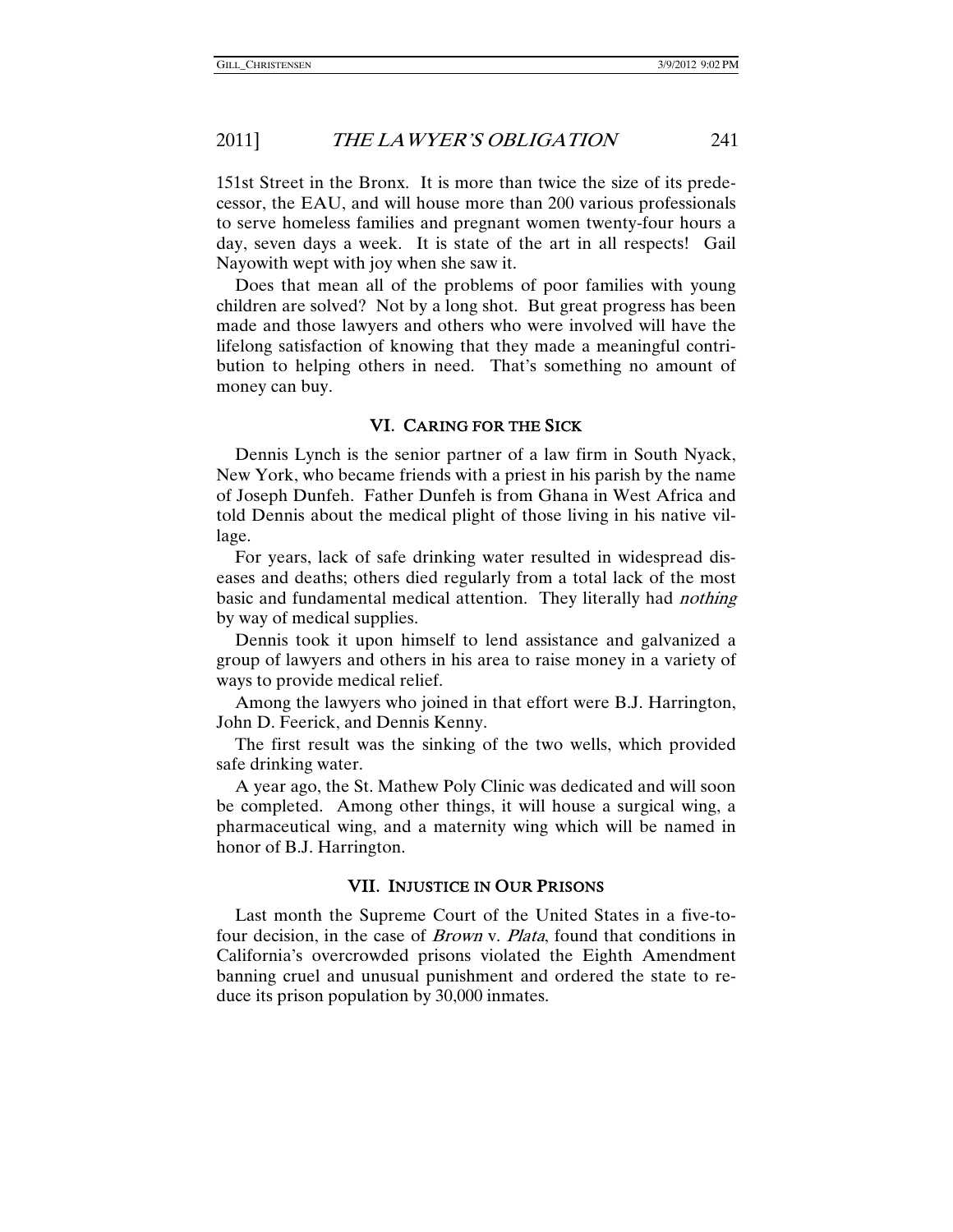The Court found that the prison system failed to deliver minimal care to prisoners with serious medical and mental health problems and produced "needless suffering and death."

While this may be an extreme case, it points to injustices in our prison systems that cry out for correction.

Those injustices come about, in large measure because the victims are prisoners who have been convicted of crimes and are, therefore, looked down upon by society, and because governments are not disposed to spending scarce tax dollars on such persons.

Prisons are an important and integral part of our legal system, and it is the special duty and obligation of lawyers to see to it that inmates are treated fairly, decently, and humanely.

I believe that the Corporal Works of Mercy have universal application. The sixth Corporal Work of Mercy is to "visit those in prison" and involves much more than mere visitation.

The late Paul Curran was one of my oldest and dearest friends. Professionally, he was best known as a fearless, highly effective, and honorable criminal investigator and prosecutor. Governor Rockefeller appointed him Chairman of the New York State Commission of Investigation, and President Nixon appointed him as U.S. Attorney for the Southern District of New York. U.S. Attorney General Griffin Bell appointed him as a special counsel to investigate loans made to a peanut farm owned by President Jimmy Carter. He served magnificently in all of those posts and was properly acclaimed for having done so.

But what is little known about Paul is his deep concern about prisoners' civil and human rights. In 1987, he became the Chairman of Prisoners' Legal Services of New York (PLS) and held that post until his death in 2008—more than twenty years of pro bono service.

The mission of PLS is to "provide high quality, effective legal representation and assistance to indigent prisoners, to help them to secure their civil and human rights, and to advocate for humane prisons and a more humane criminal justice system."

Not only did he lead PLS, but he supported it financially from time to time out of his own pocket and got others to do the same, including myself by the way. Many credit PLS in large measure for riot avoidance, and I believe properly so.

Could PLS use the assistance of volunteer lawyers? I will answer that question by pointing out that presently, PLS is operating four regional offices with twelve attorneys and six paralegals and providing